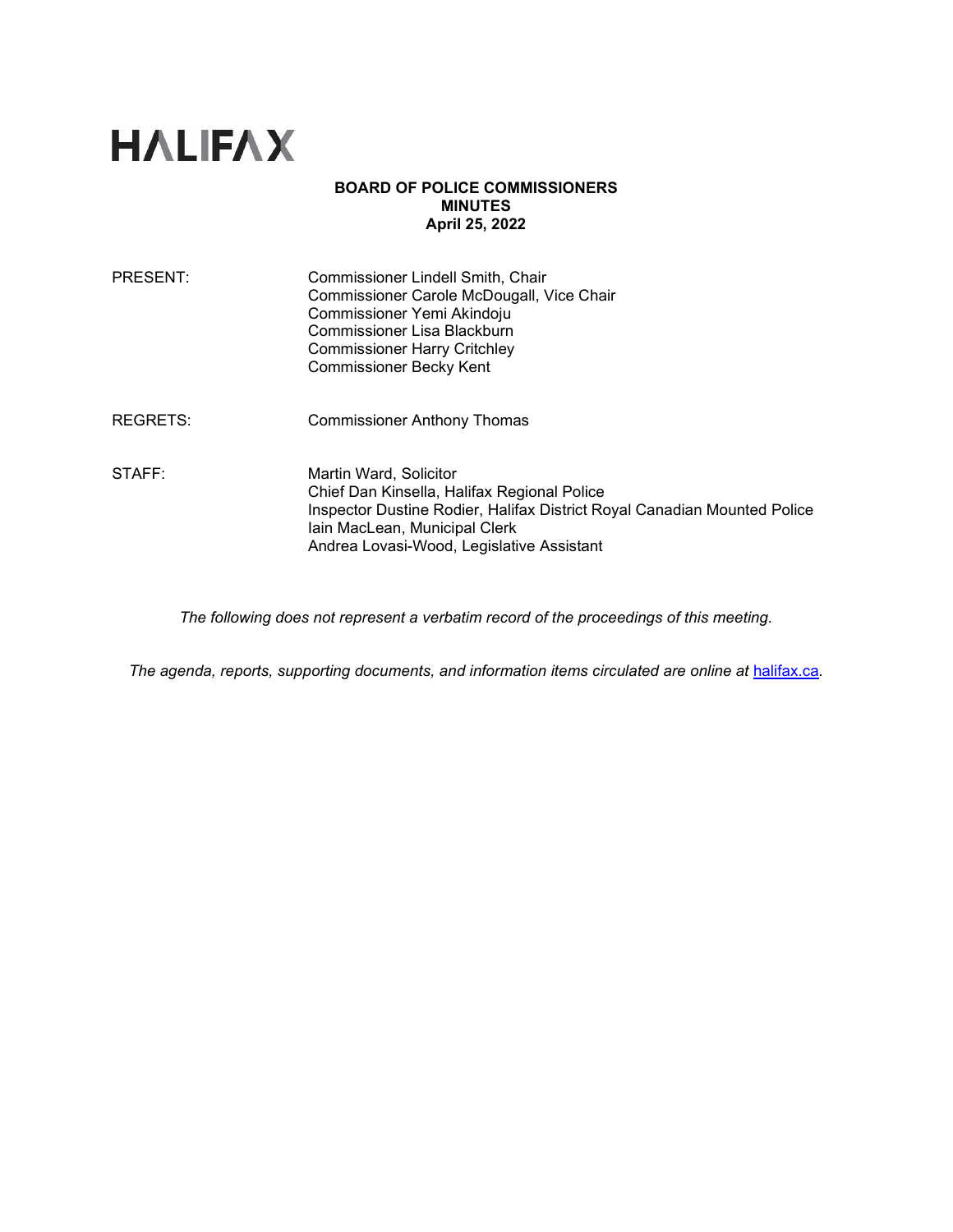*The meeting was called to order at 12:32 p.m., and recessed at 1:58 p.m. the Board of Police Commissioners reconvened in at 2:06 p.m. the Board of Police Commissioners moved into an In Camera (In Private) session at 2:50 p.m. and reconvened at 4:35 p.m. the Board of Police Commissioners adjourned at 4:40 p.m.*

# **1. CALL TO ORDER AND LAND ACKNOWLEDGEMENT**

The Chair called the meeting to order at 12:32 p.m. and acknowledged that the meeting took place in the traditional and ancestral territory of the Mi'kmaq people, and that we are all treaty people.

# **2. COMMUNITY ANNOUNCEMENTS**

Commissioners noted community announcements.

#### **3. APPROVAL OF MINUTES – March 21, 2022**

MOVED by Commissioner Blackburn, seconded by Commissioner Kent

#### **THAT the minutes of March 21, 2022 be approved as circulated.**

#### **MOTION PUT AND PASSED.**

# **4. APPROVAL OF THE ORDER OF BUSINESS AND APPROVAL OF ADDITIONS AND DELETIONS**

Additions*:* 

- Item 11.1 IN CAMERA (IN PRIVATE) LEGAL ADVICE
- Item 11.2 Commissioner Blackburn Update Newly Institute

Deletions*:* None

MOVED by Commissioners McDougall, seconded by Commissioners Kent,

#### **THAT the agenda be approved as amended.**

#### **MOTION PUT AND PASSED.**

**5. BUSINESS ARISING OUT OF THE MINUTES** 

#### **6. CALL FOR DECLARATION OF CONFLICT OF INTERESTS – NONE**

**7. CONSIDERATION OF DEFERRED BUSINESS – NONE** 

# **8. CORRESPONDENCE, PETITIONS & DELEGATIONS**

**8.1 Correspondence – None** 

# **8.2 Petitions – None**

#### **8.3 Presentation**

**8.3.1 Presentation – Police Trauma and Moral Injury and How it Relates to Staffing Issues with Halifax Regional Police** – *Ardath Whynacht*

Ardath Whynacht gave a presentation on the role that trauma experienced by police officers on the job creates officer burnout and moral injury resulting in staffing issues. Whynacht advised that de-tasking of various police responsibilities would be a more appropriate response to reduce police trauma and moral injury than approving Halifax Regional Police budgetary requests to fund additional staffing. Whynacht responded to questions of clarification from the Board of Police Commissioners.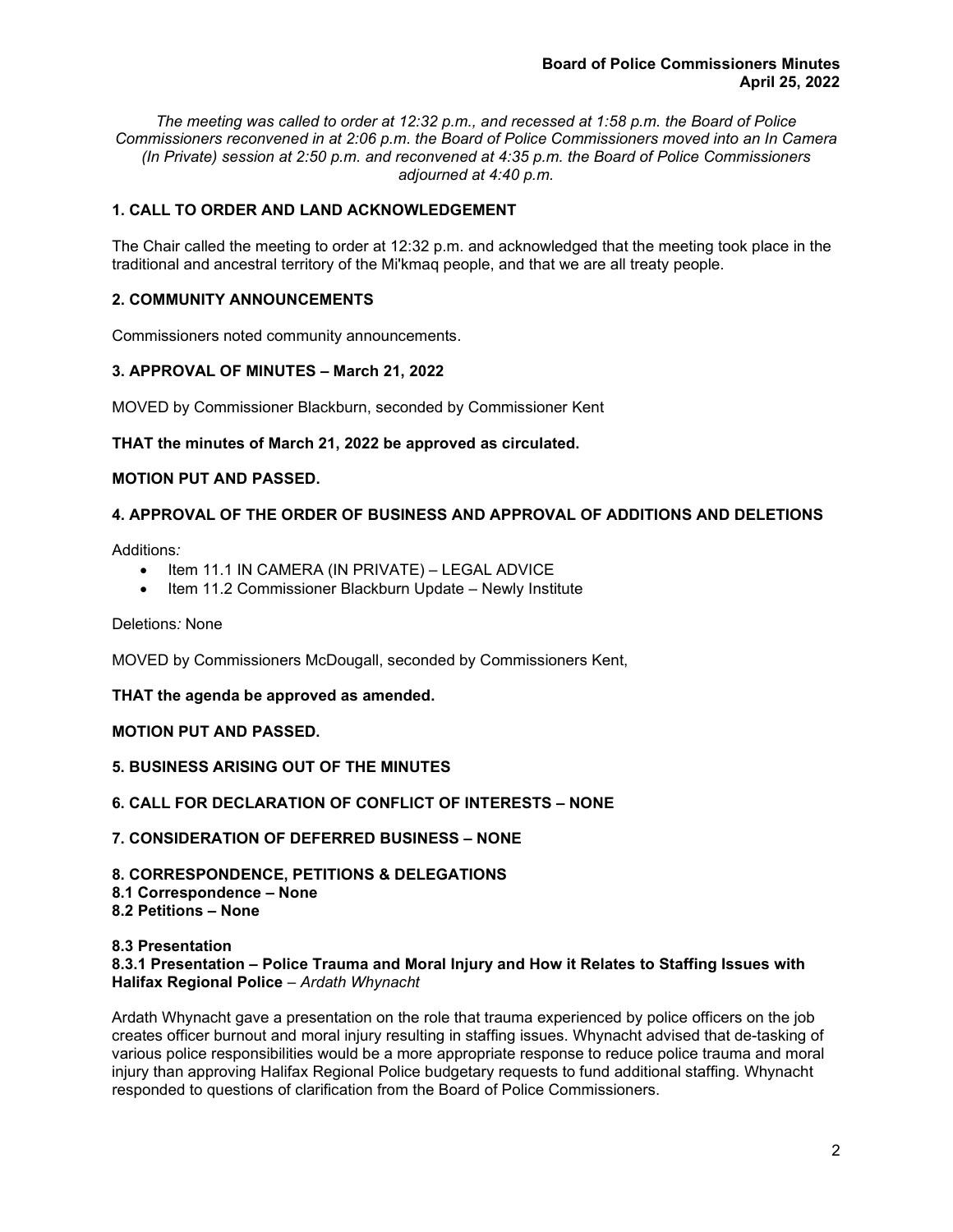# **9. INFORMATION ITEMS BROUGHT FORWARD – NONE**

#### **10. REPORTS 10.1 STAFF 10.1.1 Halifax Regional Police Information Technology Audit Report – April Update**

The following was before the Commission:

• Staff information report dated April 25, 2022

Chief Dan Kinsella, Halifax Regional Police*,* gave an update on Halifax Regional Police progress on the information technology audit public recommendations and advised that work on all of the public recommendations is completed. Kinsella responded to questions of clarification from the Board of Police Commissioners*.*

#### **10.1.2 Halifax Regional Police Presentation on 911 Services**

The following was before the Board:

• Staff presentation dated April 25, 2022

Inspector Greg Robertson, Information Management Officer, Tracy MacKay, Dispatch Supervisor, and Jamie Juteau, Dispatch Supervisor, Halifax Regional Police*,* gave a presentation on Integrated Emergency Services (IES). IES is an integrated emergency dispatch centre responsible for answering and processing all calls made to 911 within HRM; including Halifax Regional Police, Halifax Regional Fire and Emergency Services, Halifax International Airport Fire and Police and Halifax District Royal Canadian Mounted Police (Halifax District RCMP).

Chief Dan Kinsella, Inspector Robertson, MacKay and Juteau responded to questions of clarification from the Board of Police Commissioners*.*

# **10.1.3 Board of Police Commissioners – Recurring Agenda Items (2022)**

The following was before the Board:

• Handout dated April 25, 2022

The Chair advised the Board of Police Commissioners regarding the Commission's recurring agenda items for 2022 and responded to questions of clarification from the Board of Police Commissioners*.*

#### **10.2 MEMBERS OF BOARD OF POLICE COMMISSIONERS – NONE**

#### **10.3 COMMISSIONER UPDATES**

#### **10.3.1 Commissioners McDougall – Representation on Nova Scotia Association of Police Governance and Canadian Association of Police Governance**

Commissioner McDougall gave an update on the Board of Police Commissioners' representation on the boards of the Nova Scotia Association of Police Governance and the Canadian Association of Police Governance.

# **10.4 HALIFAX REGIONAL POLICE/ROYAL CANADIAN MOUNTED POLICE CHIEF UPDATES**

Inspector Dustine Rodier, Halifax District RCMP, gave an update on recent and upcoming Halifax District RCMP staffing announcements and operational matters.

Chief Dan Kinsella, Halifax Regional Police gave an update on recent and upcoming Halifax Regional Police initiatives and responded to questions of clarification from the Board of Police Commissioners.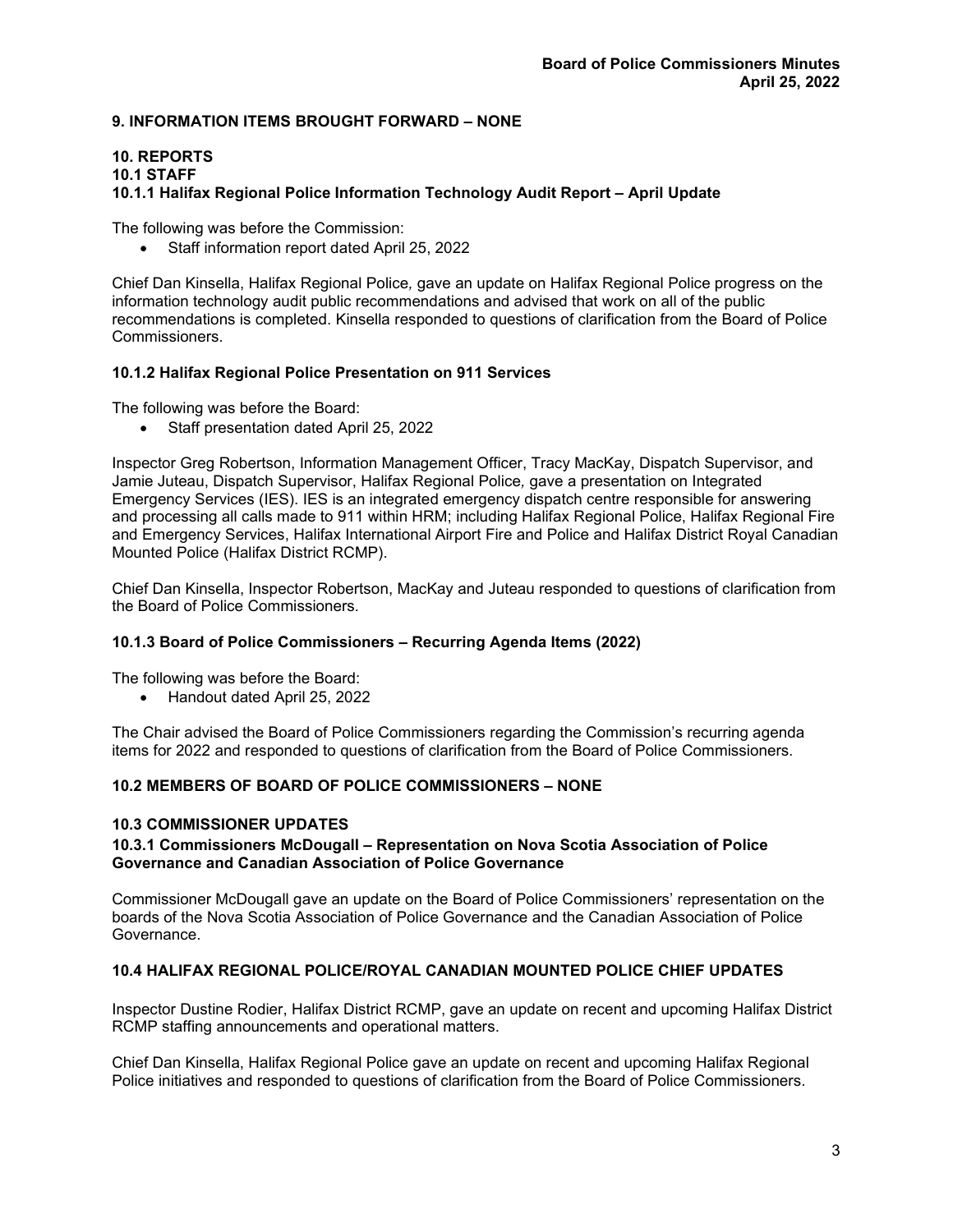#### **11. ADDED ITEMS 11.1 IN CAMERA (IN PRIVATE) – LEGAL ADVICE MATTER –** *Private and Confidential*

This matter was dealt with In Camera (In Private).

#### **11.2 Commissioner Blackburn Update – Newly Institute**

Commissioner Blackburn gave an update regarding their meeting with Dr. Rob Tanguay of the Newly Institute in Calgary, Alberta who works with assisting first responders suffering with PTSD with their return to work. Commissioner Blackburn advised that the Board of Police Commissioners may wish to receive a presentation from Dr. Tanguay in the future.

Martin Ward, Solicitor, responded to questions of clarification from the Board of Police Commissioners regarding the Commission's presentation policy.

Iain MacLean, Municipal Clerk, advised the Commission of the Board of Police Commissioners Policy Manual rules regarding presentations.

#### **12. ITEMS FOR FUTURE CONSIDERATION – NONE**

#### **13. IN CAMERA (IN PRIVATE)**

MOVED by Commissioner Blackburn, seconded by Commissioner Akindoju

**THAT Board of Police Commissioners convene to In Camera (In Private) to discuss Private and Confidential In Camera (In Private) Information Report - re: Security Matter, Item 11.1 IN CAMERA – LEGAL ADVICE MATTER and Item 13.1 PERSONNEL CONDUCT MATTER.** 

#### **MOTION PUT AND PASSED.**

#### **13.1 PERSONNEL CONDUCT MATTER –** *Private and Confidential*

During the In Camera (In Private) discussion of this item Commissioner Smith stepped down from the Chair and Commissioner McDougall assumed the Chair.

This matter was dealt with In Camera (In Private) and ratified in public as follows:

MOVED by Commissioner Blackburn, seconded by Commissioner Kent

#### **THAT the item be deferred to a future meeting of the Board of Police Commissioners for the reasons discussed during their In Camera session.**

#### **MOTION TO DEFER PUT AND PASSED.**

**Private and Confidential Information Items** 1. Private and Confidential In Camera (In Private) Information Report - re: Security Matter

# **14. NOTICES OF MOTION – NONE**

#### **15. DATE OF NEXT MEETING – May 16, 2022**